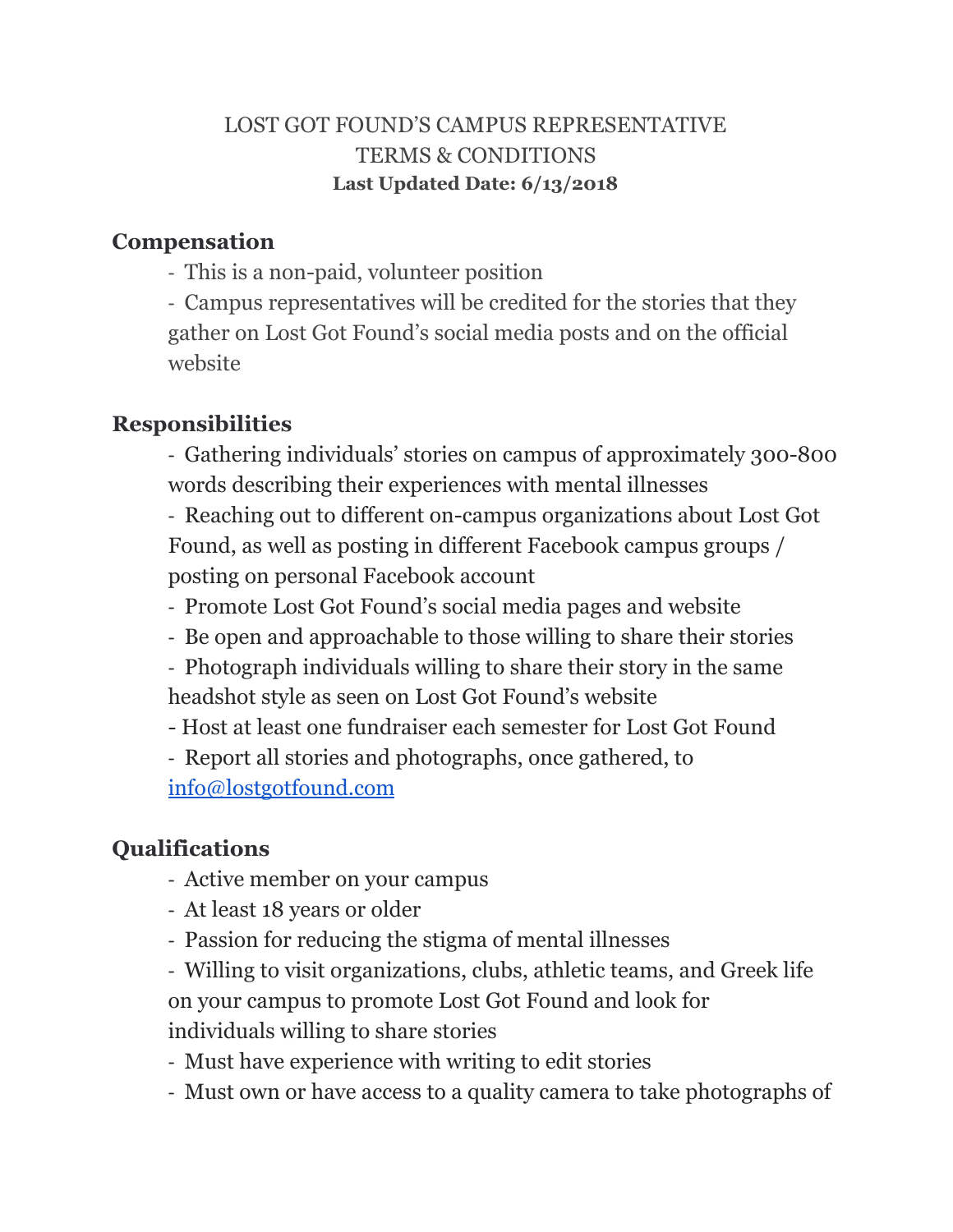individuals sharing stories

- Must have experience with photography
- Must be communicative with the team

### **Conditions**

- Campus representatives must represent Lost Got Found positively on campus

- Campus representatives must not post stories they gather on their individual social media accounts

- All stories and photographs gathered for Lost Got Found must be submitted to the team via email

- If campus representative does not comply with the above conditions, their position on Lost Got Found's team will be terminated

## **Permissions You Give to Lost Got Found**

By submitting your material on our services, you grant to Lost Got Found a worldwide, irrevocable, perpetual, non-exclusive, transferable, royalty-free license, with the right to sublicense, (a) to use, reproduce, prepare derivative works based on, distribute copies of, publicly display and publicly perform the material you submit through our platform and any future services we may offer or conduct, including for commercial, advertising and promotional purposes relating to our services, and (b) to use your name, image, or likeness so that we can identify you as the source of the material and advertise, market, and promote our services.

### **Don't Mistreat Us or Abuse Our Services**

You agree that we retain all rights in our services, including intellectual property rights. You agree not to copy or adapt any portion of our code or visual design elements (including logos) without our permission. You may not do, or try to do, the following: (a) access or tamper with non-public areas of our services, our